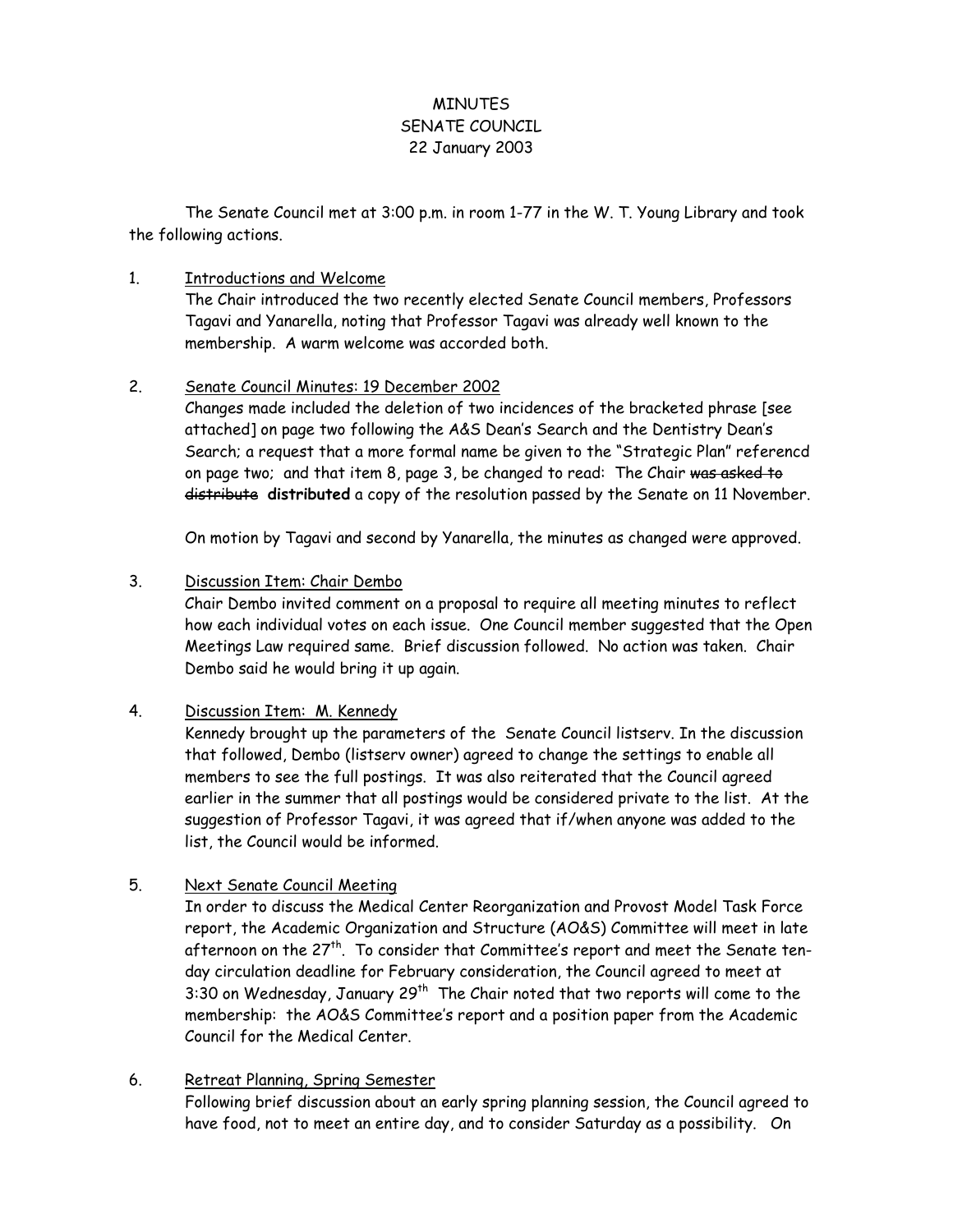the latter, it was pointed out that COSFL meets on Saturdays and the Council should be alert to any conflict. This topic will be revisited.

## 7. Senate Council Program Reviews:

The Chair asked for Council members' input on whether they wished to individually assign program proposals to investigate and be responsible for, or to have everyone on the Council be responsible for reading and commenting on each proposal. Following discussion, the consensus was for everyone to read and share comments. Accordingly, the pending program proposals will be sent to all members of the Senate Council.

### 8. Provost's Deans' Council, Discussion Item: Chair Dembo

Chair Dembo said that Provost Nietzel has a deans' council and that there are some universities where the Senate Council Chair sits on the deans' council. He asked Council members if they wished to pursue. It was suggested as a discussion item for the next meeting.

# 9. Election of the Faculty Trustee

Chair Dembo gave a brief report, noting the various ballots, where the problems were with each, and how they were corrected. Dembo noted that in the current reconstruction ballot, those using Netscape were having difficulty voting where those using Explorer were not. It was suggested the Chair send a reminder e-mail to include mention of the Netscape/Explorer conundrum.

# 10. Graduation Contract: Tony Stoeppel

Stoeppel was welcomed and invited to comment. He reported the graduation contract on -line student survey was up and ready to go. He asked for help from the faculty to "get the word out." Student Ids are used to get in and then a separate list unrelated to the responses - is to be pulled together for the awarding of prizes. The site is as follows: http://uksga.com/graduation/ There are 19 questions.

Discussion on how to increase turnout followed. Some suggestions included: a) Kernel article; b) faculty announcement, c) the UK website, student section; d) include in a publication or notice from the Registrar, e) ask the President to send an email to the students.

# 11. #914 - Proposed changes in Rules affecting LCC course and program approval processes

 Professor Saunier provided brief background on this item. She stated the definition of technical programs as follows: "Programs leading to an Associate of Applied Science Degree."

Discussion followed. The proposal was amended under item 3.3.0 C and 3.2.0 C, to add the phrase "as defined by LCC" following "Final decisions on technical courses, ..." and "New technical degree programs ..." respectively. The definition of technical courses and programs and academic certificates cited by Saunier and in the rationale will be added to the body of the proposal. The proposal will note that upon passage by the